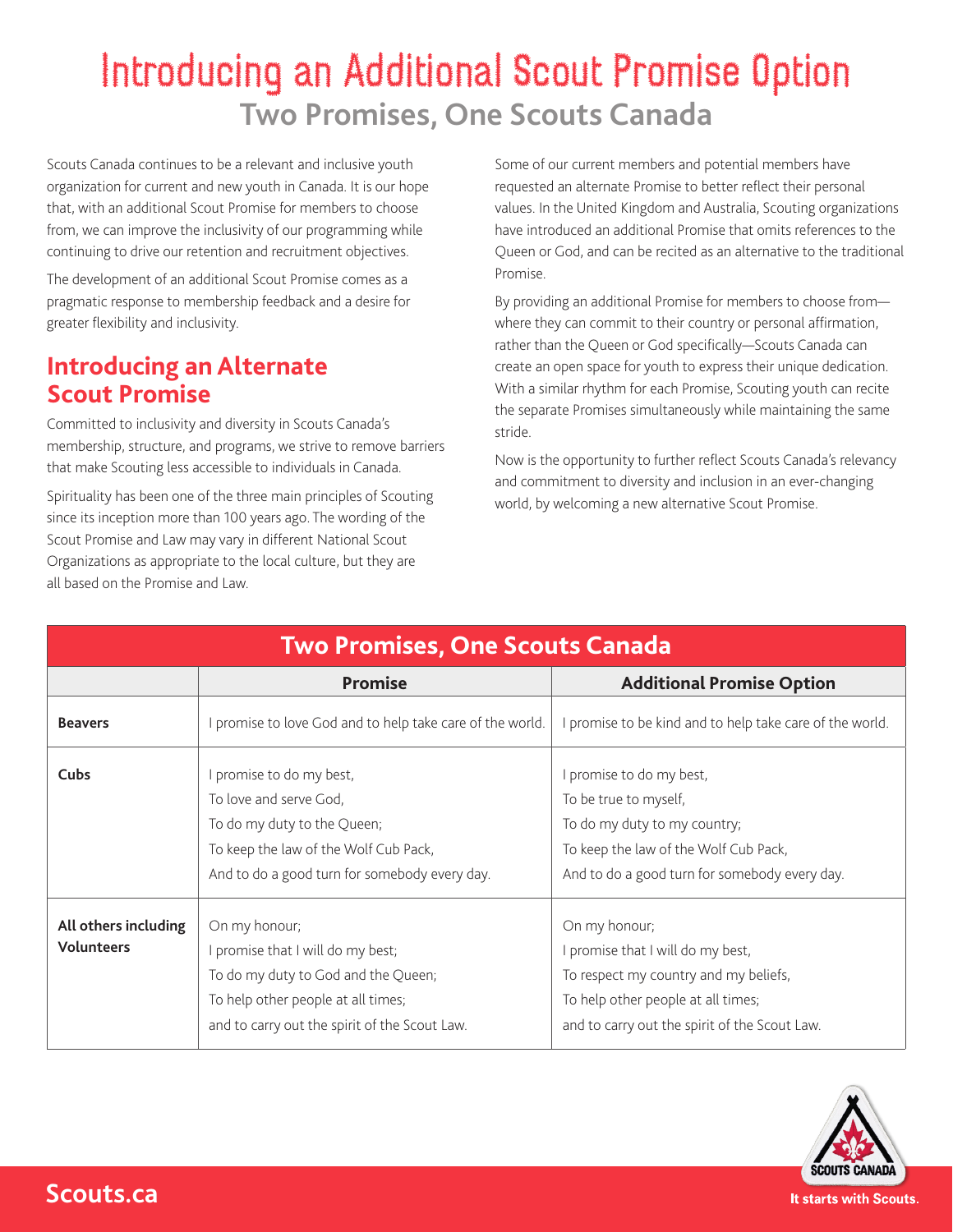### **Scope of Change**

Within Scouts Canada and the Canadian Path program, the focus is around Spirituality and its importance to the growth and development of youth and adults as part of SPICES. **This emphasis of spirituality in our programming will not be affected by an additional Scout Promise option.** In the Spiritual "SPICES", there is **commitment to recognizing the diversity of faith traditions and values within the Canadian context** as well as the number of people for whom the spiritual path lies outside of any particular organized faith group or tradition.

Spirituality, within the SPICES, is described as:

"In the midst of Scouting adventures, youth members have experiences in which they recognize that they are part of a larger spiritual reality and learn to respect the spiritual choices of others. (Note: The larger spiritual reality could include, but is not limited to: a relationship with God, Allah, Jehovah, Heavenly Father, Supreme Being, the eight-fold path of Buddhism, a Higher Power, a connection with nature and the earth and a connection with the global community.)"

Further, within the development of the Beliefs & Values Program Area, it is noted that:

"During adventures in this Program Area, youth explore personal values and beliefs as well as the diversity of cultures and faiths that make up our communities, our nation and our world."

- Exploring and reflecting upon the beliefs, values and attitudes that are part of our society
- Understanding our own beliefs, values and attitudes in relation to others
- Respecting diversity of culture and faith
- Developing group, team and individual codes of practice in relation to the environment, working together and being a Scout

By introducing an additional Scout Promise for youth to recite as an alternative to the existing Promise, the values and intention behind the Canadian Path's Spirituality "SPICES" can be demonstrated in a clearer, more inclusive way.



**Scouts.ca**